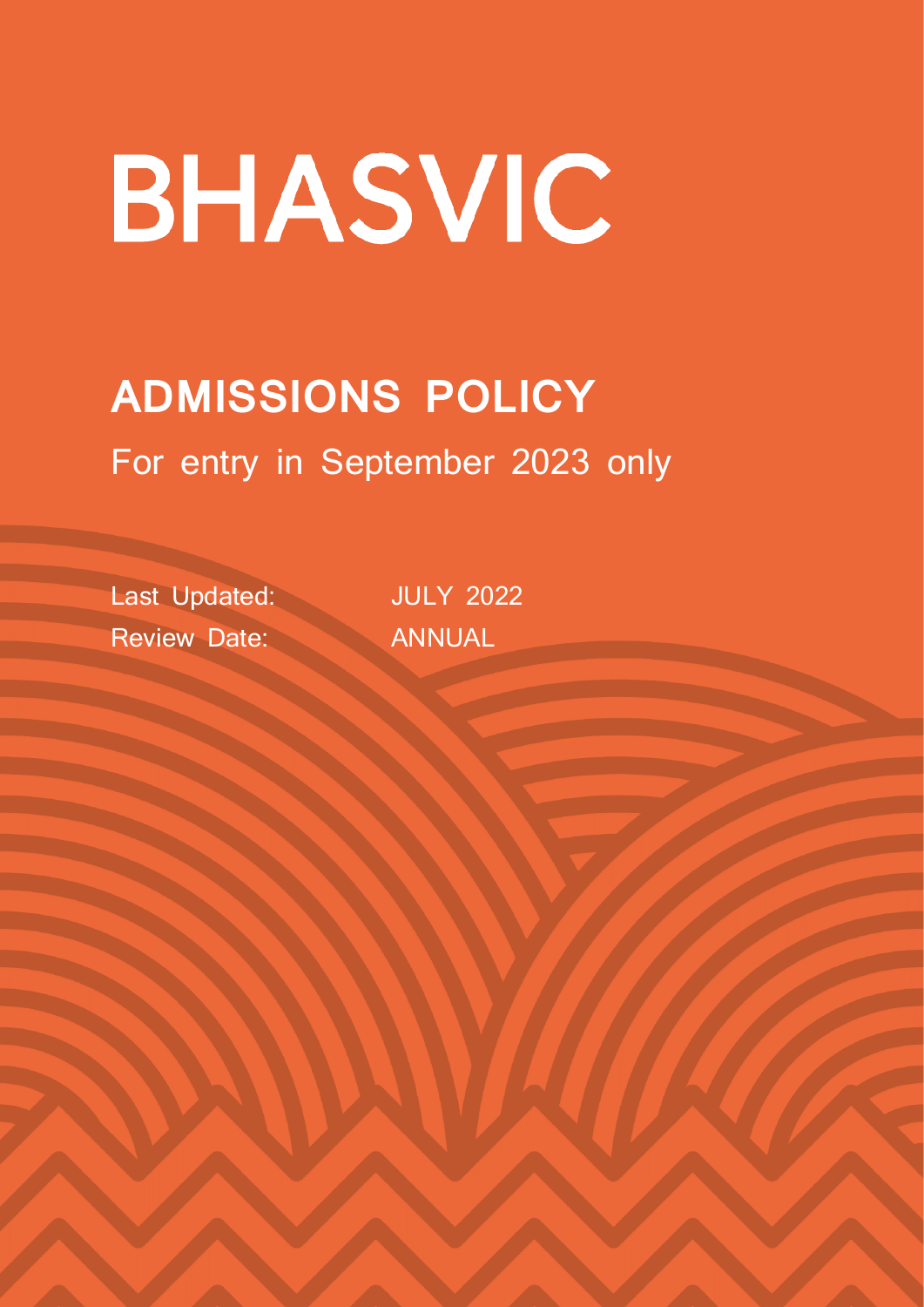

# **BHASVIC**

# **ADMISSIONS POLICY September 2023 Entry**

#### **1. POLICY STATEMENT**

- 1.1. Brighton Hove & Sussex Sixth Form College (BHASVIC) is a state funded sixth form college which is governed by an independent corporation. The Corporation sets its own policies and is solely responsible for admission of students to the college.
- 1.2. BHASVIC welcomes applications from students irrespective of their race, ethnic or national origin, religion, belief or lack of religion/belief, disability, family responsibility, gender, sexual orientation or transsexual status, marital or civil partnership status.

#### **2. SCOPE**

- 2.1. This policy applies to all:
	- 2.1.1. State funded 16 to 18-year-old students who are applying for a full-time, day time, two-year Programme of Study. In this policy, such applicants are referred to as 'mainstream' applicants or students.
	- 2.1.2. State funded 15 to 24-year-old students with a current Education and Health Care Plan, or 15 to 24-year-old young people who intend to or are in the process of applying for an EHCP.
	- 2.1.3. State funded English for speakers of other languages. In this policy such applicants are referred to as 'ESOL' applicants or students.
	- 2.1.4. BHASVIC students already studying at the college who aim to continue into their second or further years of study (see section 5).
- 2.2. The college is a 16-18 education provider and normally only enrols students who are 16 or 17 years of age on 1<sup>st</sup> September of the year in which their programme of study commences. The college does not normally enrol students who are 18 years of age or older and will only consider applications in the following circumstances:
	- 2.2.1. 18-year-old applicants enrolling on an ESOL course, if the college continues to have space, having enrolled all 16 to 17 applicants to ESOL courses. 19-year-olds will not be considered for enrolment.
	- 2.2.2. Students with an Education, Health and Care Plan which would be in place by the time they would start at the college and which would last for the full duration of their on their Study Programme, who will not already have gained Level 3 qualification(s) equivalent to two or more A levels by the enrolment date. BHASVIC must be recorded as the named college on the plan.
	- 2.2.3. 18-year-old students who have experienced significant extenuating circumstances or disadvantage and who will not already have gained Level 3 qualification(s) equivalent to two or more A levels by the enrolment date. 19-year-olds will not be considered for enrolment.

In all cases, a college senior manager will make a professional judgement and verifiable evidence will need to be provided by the end of February following the December application priority date.

- 2.3. This policy does not apply to the following and such applicants should contact the College directly or follow procedures on the college's website:
	- 2.3.1. students who are taking evening language courses at the college.
	- 2.3.2. Non-state funded English for speakers of other languages.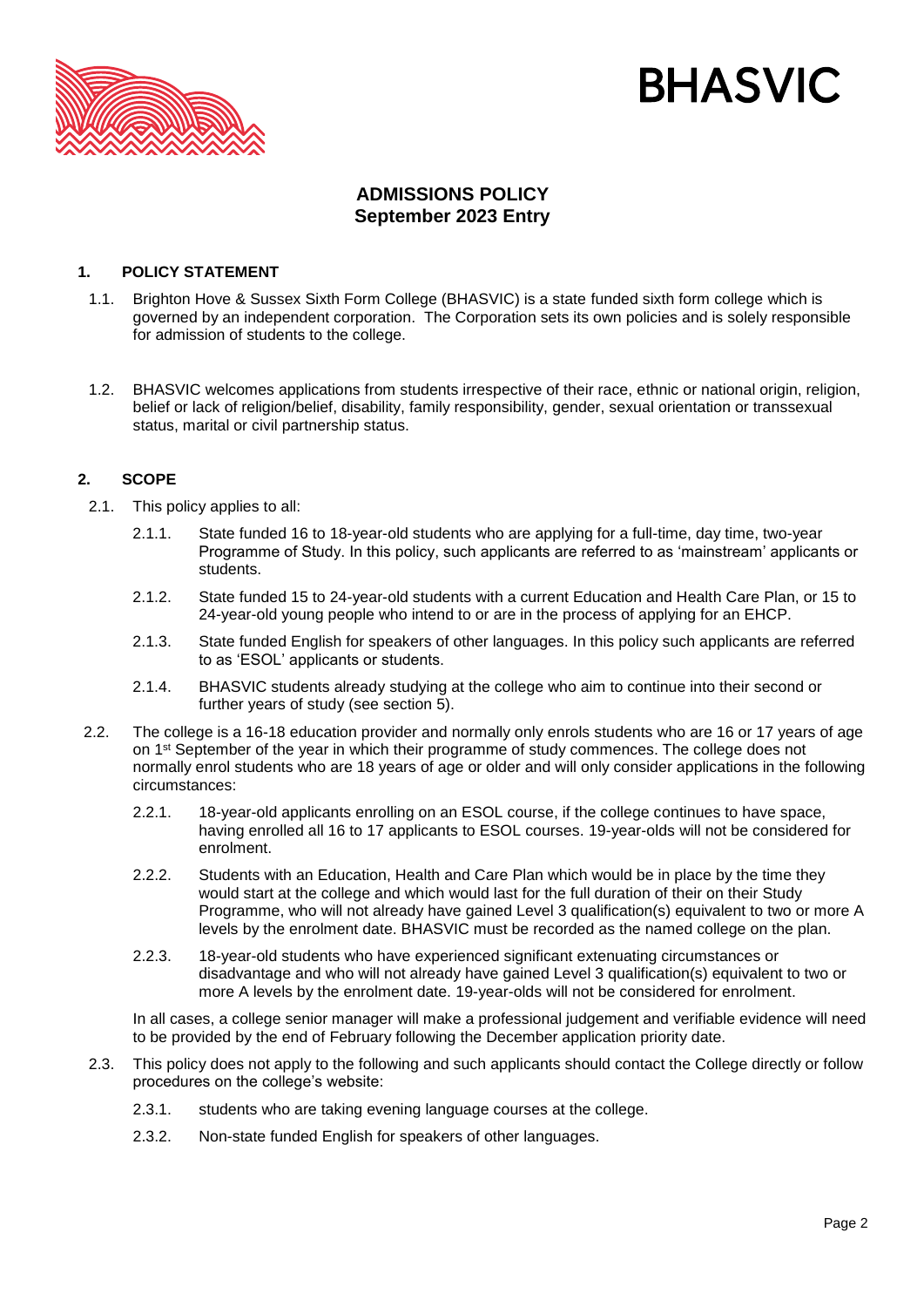2.4. For information on Programmes of Study, subjects, courses and qualifications available at BHASVIC, along with relevant entry requirements, please refer to the Admissions section of the college's website or our prospectus. Please be aware that the printed prospectus will not be as up to date as the website.

### **3. MAKING AN APPLICATION**

- 3.1. The BHASVIC online application form is available through the college's website. Applications are made by completing an online application form.
	- 3.1.1. The college will only consider offers of places to students who have made an application, and those who meet our application priority date of the first Friday in December will be priority applicants.
	- 3.1.2. Applicants who miss this priority date will be non-priority and, as the college is regularly oversubscribed, missing the priority date risks the college not being able to offer a place.
	- 3.1.3. Students who have a current EHCP and BHASVIC as their named place of study do not need to meet the application priority date and their EHCP will effectively be the means by which they apply to the college. However, it will make matters administratively simpler for the college if such students do complete the online application form and notify the Admissions Department of their EHCP in the process.
	- 3.1.4. Students who do not have a current EHCP and are in the process of applying for an EHCP are strongly advised to follow the requirements of this Admissions Policy, including meeting our priority date, so as not to risk their offer of a place at BHASVIC. If the application for an EHCP is unsuccessful and the student had not applied to the college by our application priority date of the first Friday in December, they will be a non-priority applicant and there would be significant risk that they would not be offered a place at the college.
- 3.2. Full details of the application procedure are given in the Guidelines that accompany the application form and are also available from the college's website.
- 3.3. Prospective applicants are required to read the college's prospectus (either in printed form or on the College's website).
- 3.4. BHASVIC provides pre-enrolment information, advice and guidance to help students choose appropriate subjects. This includes Taster Days for Year 10 students; Open Evenings; a pre-enrolment interview; school talks; tours of the College; a 'Moving On Day'; a post-GCSE results advisory service and an enrolment interview.
- 3.5. Applications should be made with consideration to the College's Entry Requirements for Programmes of Study and for individual courses and subjects. Meeting the college's entry requirements also applies to students with an EHCP.
- 3.6. The College will only accept applications for full-time Programmes of Study and students studying at the college agree a contract to remain on a full time Programme of Study throughout their time at the college. Reasonable adjustments to this requirement can be agreed for students with an EHCP, to best suit their particular needs and future success.
- 3.7. BHASVIC operates a common application process with Varndean College and Brighton Metropolitan College. All applicants should complete only one application form for BHASVIC or Varndean College. A second and/or third choice of college may be indicated on the form.
- 3.8. The College will annually determine the total number of places available for new admissions.
- 3.9. Priority for places will be given to mainstream and 16 to 17-year-old ESOL students whose applications are received by the first Friday in December; the college's Application priority date. Such applicants are referred to as 'Priority Applicants'. The application priority date is published in the college's prospectus, on the college's website and at all key events and in promotional materials.
- 3.10. The college will continue to accept applications after the Application priority date. Such applicants are categorised as 'non-priority'. The Admissions Department will record the date on which the application was received, but these applications are likely to join the college's applicant waiting list and applicants are not guaranteed an interview or offer of a place at BHASVIC; they are therefore advised to have a firm alternative place to study for September.
- 3.11. Applicants will receive a copy of their submitted application form via a confirmation email. The online application system will also record the time and date of submission with the college admissions team.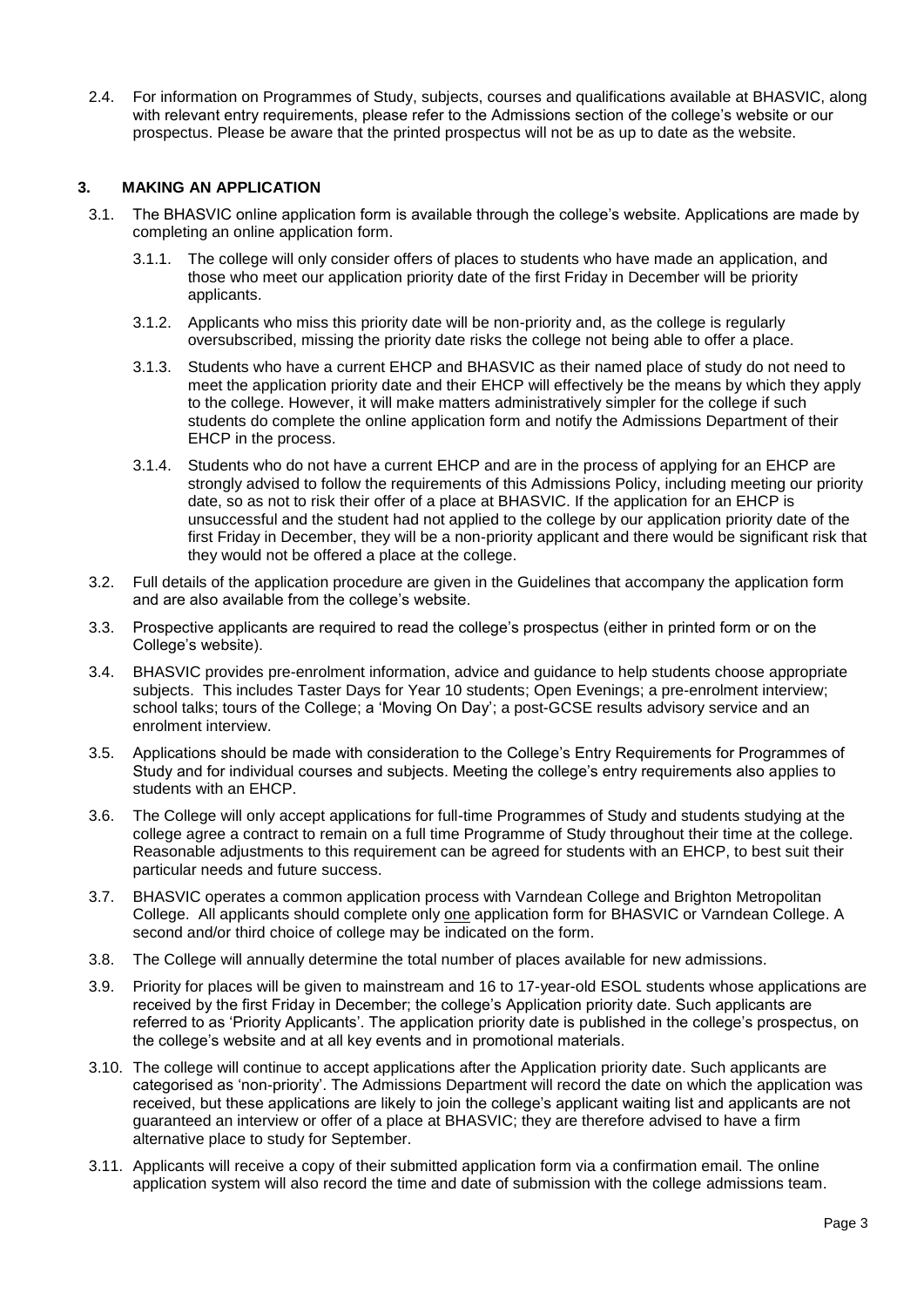#### **ESOL Provision**

- 3.12. The college offers ESOL courses in English, Maths and Information Technology (EIT) specifically for asylum seekers, refugees and members of the local community whose first language is not English.
- 3.13. ESOL application forms are available from the college's website or Reception.

#### **Special Education Needs, Additional Learning Support and Disability**

- 3.17. BHASVIC welcomes applications from students who may require additional support and endeavours to ensure that information and guidance is in an accessible form.
- 3.18. Applicants should ensure that they have completed the relevant section in the application form regarding any additional support needs, so that an appointment can be made with an appropriate member of staff to explore these needs with the applicant.
- 3.19. All relevant supporting documentation (eg medical reports, EHC Plans, school information, etc.) should be provided at interview.
- 3.20. To comply with statutory regulations, students with specific Access Arrangements for examinations will need to re-apply for these on transfer to the college. Relevant evidence must be up to date (within the previous 12 months) and provided at interview.
- 3.21. Where applicants require additional support due to disability or special educational, health or care needs, the college will assess the additional support needs and consider the best endeavours to meet these needs. The applicant, parents or carers and other partners supporting the applicant will be consulted with on what reasonable adjustments can be made to meet the applicant's specific needs.
- 3.22. The level of support available is defined by the limits of the College's resources and not by what it takes to enable a particular student to study at the college and succeed. There may be cases where it is not in the educational interests of the student to study at BHASVIC. 'Educational interests' includes everything to do with the student's educational development and needs but, centrally their likely success in their studies. The sole arbiters of 'educational interests' are the relevant college staff. In making judgements about educational interests, college staff will always be guided, but not determined in their judgement, by all other relevant parties' advice (for example, the student's assessment of their circumstances and what they would like, parent or carers views, medical evidence, statements of need, education, health and care plans, etc.).
- 3.23. Students with an EHCP in place and BHASVIC as their named institution should refer to the college's SEND policy and the guidelines and procedures of their Local Authority, as well as taking note of Section 3 above.

#### **4. OFFERS OF PLACES**

- 4.1. Subject to availability of places, BHASVIC will offer a place to students who meet the following general conditions for admission. These conditions apply to all applicants, regardless of their circumstances:
	- 4.1.1. to have the ability to cope with and benefit from one of the Programmes of Study that the College offers;
	- 4.1.2. to have met the entry requirements for both their Programme of Study and the courses they have chosen. Predicted grades from the applicant's school will be used to make offers and the college will not make an offer for a course or programme of study where predicted grades are not at (or higher than) the minimum entry requirements;
	- 4.1.3. to have chosen courses which the college will be delivering;
	- 4.1.4. to have demonstrated an understanding of and interest in courses chosen and agreed at interview;
	- 4.1.5. to demonstrate (through references, reports and attendance data from their current or previous school) a willingness to adopt a positive attitude to learning;
	- 4.1.6. to have met targets or conditions laid out in any relevant action plan set at interview.
	- 4.1.7. EHCPs only for applicants who have a current or pending EHCP, or applicants who seek an EHCP after an offer has been made: Offers of places are subject to the college, health, social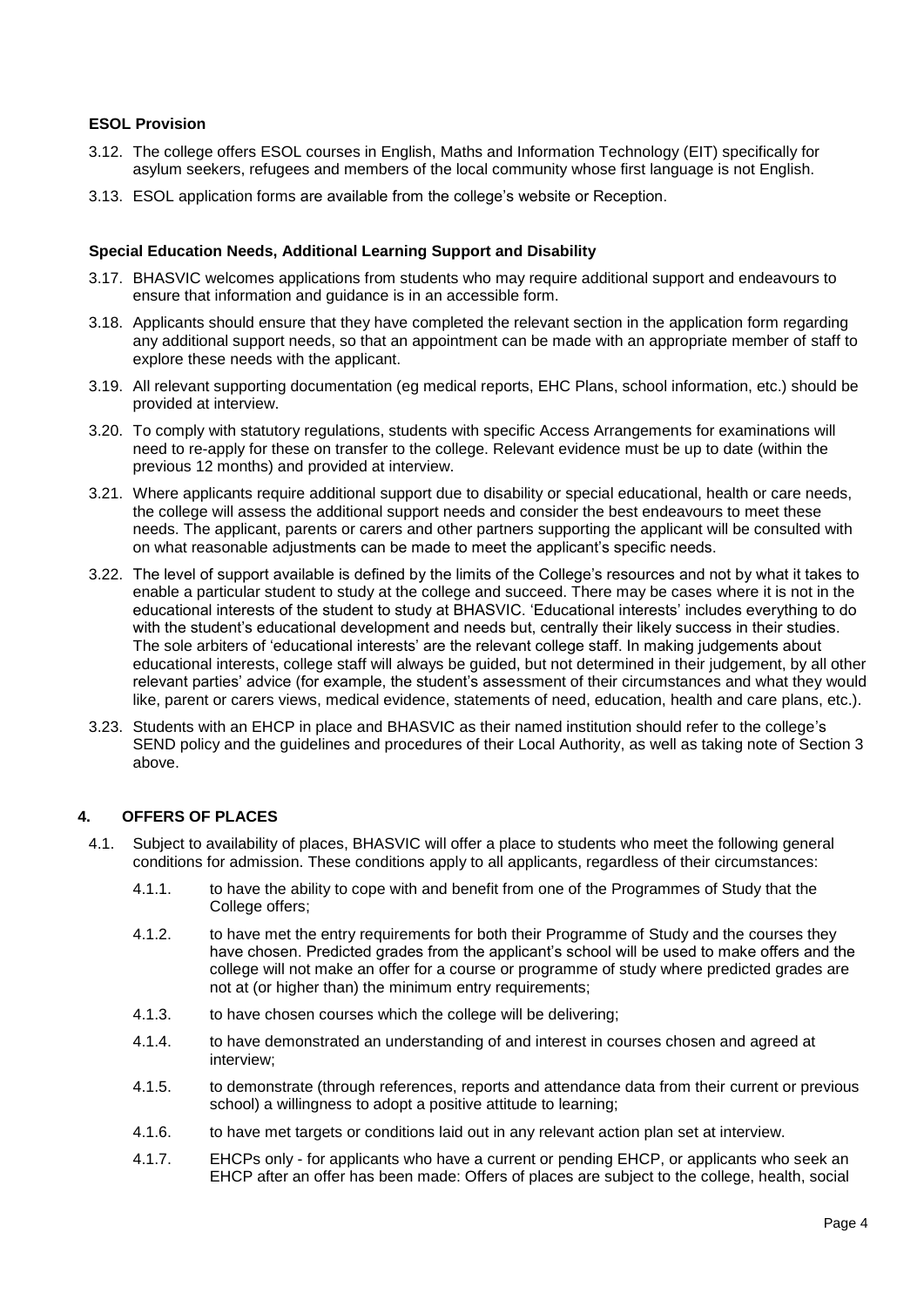and local authority services being able to meet the applicant's needs whilst studying at BHASVIC, and any relevant additional funding and reasonable adjustments to have been assured.

- 4.2. If given an offer of a place at the college following interview, applicants must accept or decline their place at the college within the timeframe given in the offer.
- 4.3. Applicants who have not responded to their initial offer within the timeframe given will have the offer of the place withdrawn. If, at a later stage, the offer is accepted, the applicant will no longer be a Priority Applicant and will be placed on the college's applicant waiting list.
- 4.4. Applicants are asked only to accept their offer if they are certain that they will take up their place in September.
- 4.5. Applicants who may not achieve the entry requirements for their chosen programme of study and subjects or who are placed on the college's applicant waiting list are strongly advised to have a back-up place of study at another provider.
- 4.6. **Action Plans:** In certain cases, the college interview team may not immediately offer a place to an applicant who *may* be suitable to study the level 3 courses we offer. An applicant's school report, reference, attendance record and any other available information will be used used to assess whether an offer can be made. If the interview does not have enough information to make a reasonable assessment, an offer will not be made until further information is provided, usually by the applicant's school and on headed paper or from a verifiable school email address. If the interviewer is uncertain whether an applicant has the required attitude to learning, study skills, organisation and/or ability to attend lessons punctually, consistently and regularly, they may set up an Action Plan instead of immediately making an offer of a place. An Action Plan will provide very clear actions that the applicant is required to carry out; there will be a clear timeframe for these to be completed and for evidence to be provided from the applicant's school – frequently a current attendance record, updated reference from Head of Year or new written reports from specific subject teachers. These must be provided on school headed paper or emailed from an appropriate school email address. All instructions will be provided within the Action Plan. Once the outcome of an Action Plan is received by the Admissions Team, a Senior Manager will assess progress and make a decision as to whether to offer a place or not. In all cases, the college very much hopes the applicant has overcome and improved on any concerns evident at interview and is able to offer a place. If evidence is not provided at the right time the application will be withdrawn. In rare cases, the interviewer may not make any offer of a place or set up an Action Plan with the applicant – such instances are always reviewed by a Senior Manager.
- 4.7. **Absence from school due to ill-health or other extenuating circumstances:** due to the nature of the courses offered and the methods of teaching and learning and resources available to the college, we will not be able to retain a student on roll who is unable to attend lessons regularly and consistently. Where an applicant is currently or has recently experienced ill-health or other chronic or acute factors which have led to them not being able to regularly attend school, the college will require, as a condition of enrolment, an assessment from a suitable professional which indicates that they will be able to attend college fully from September. Such an assessment is usually required between June and enrolment and will be agreed as part of the interview and outlined in an offer email. The applicant will be put in contact with one of the college's Guidance Managers, who will support the applicant and liaise with them, the family and relevant professionals prior to enrolment.

#### **Interviews and Offers of Places if Oversubscribed**

4.8. If the number of places available at the college is fewer than the number of 'priority applicants' who are likely to enrol, allocation of interviews and/ or offers will be made following the rank order of applicant category listed below:

(Please see next page for table and map)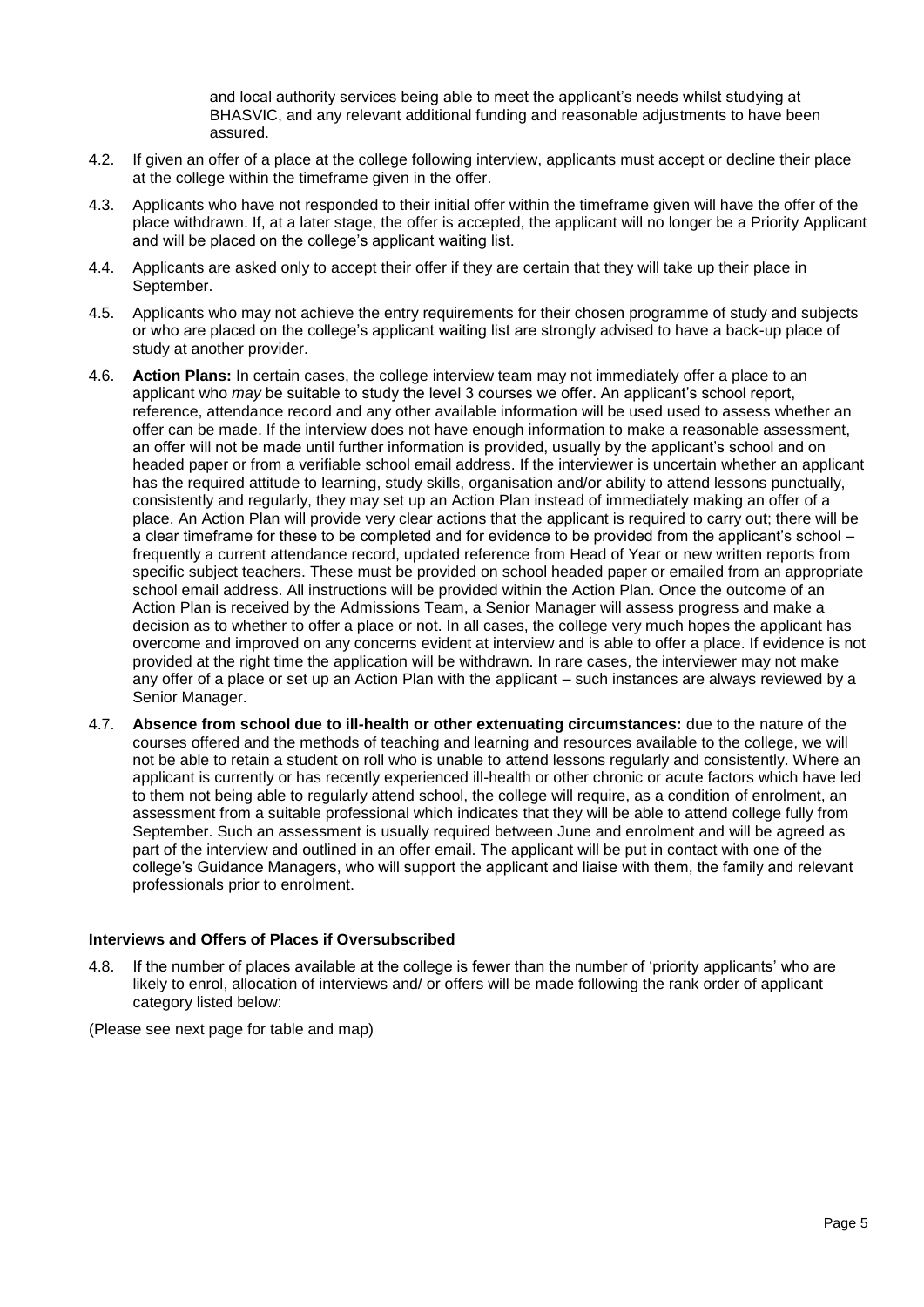| <b>Applicant</b><br>Category | Criteria                                                                                                          |
|------------------------------|-------------------------------------------------------------------------------------------------------------------|
| <b>SC</b>                    | Applicants who are determined by BHASVIC to have Special<br>Consideration (please see detailed explanation below) |
|                              | Applicants who are living in postcodes BN1, BN2, BN3, BN41, BN42<br>and BN45 (blue)                               |
| 2                            | Applicants who are living in postcodes BN5, BN6, BN7, BN9, BN10,<br>BN15, BN43, BN44, RH15, RH16 and RH17 (green) |
| 3                            | All other applicants living in Sussex or moving into area (yellow)                                                |



- 4.9. Where the cut-off point for the allocation of places falls within one of the applicant categories above, the college will allocate interviews/ make offers to students within that applicant category based upon the availability of spaces in subjects the applicant has put down on their application form.
- 4.10. If more than one student fits the profile of the spaces available, the place will be offered to the student whose name is chosen on a random basis.
- 4.11. Applicants who met the application priority date but who have not received an interview/ offer of a place following the implementation of the above will be placed on a 'priority waiting list'. This list will be reviewed on a regular basis and, if available, interviews or offers of places will be made based upon the availability of spaces in subjects chosen by the applicant.
- 4.12. The college reserves the right to change these criteria, categories and procedures in exceptional circumstances.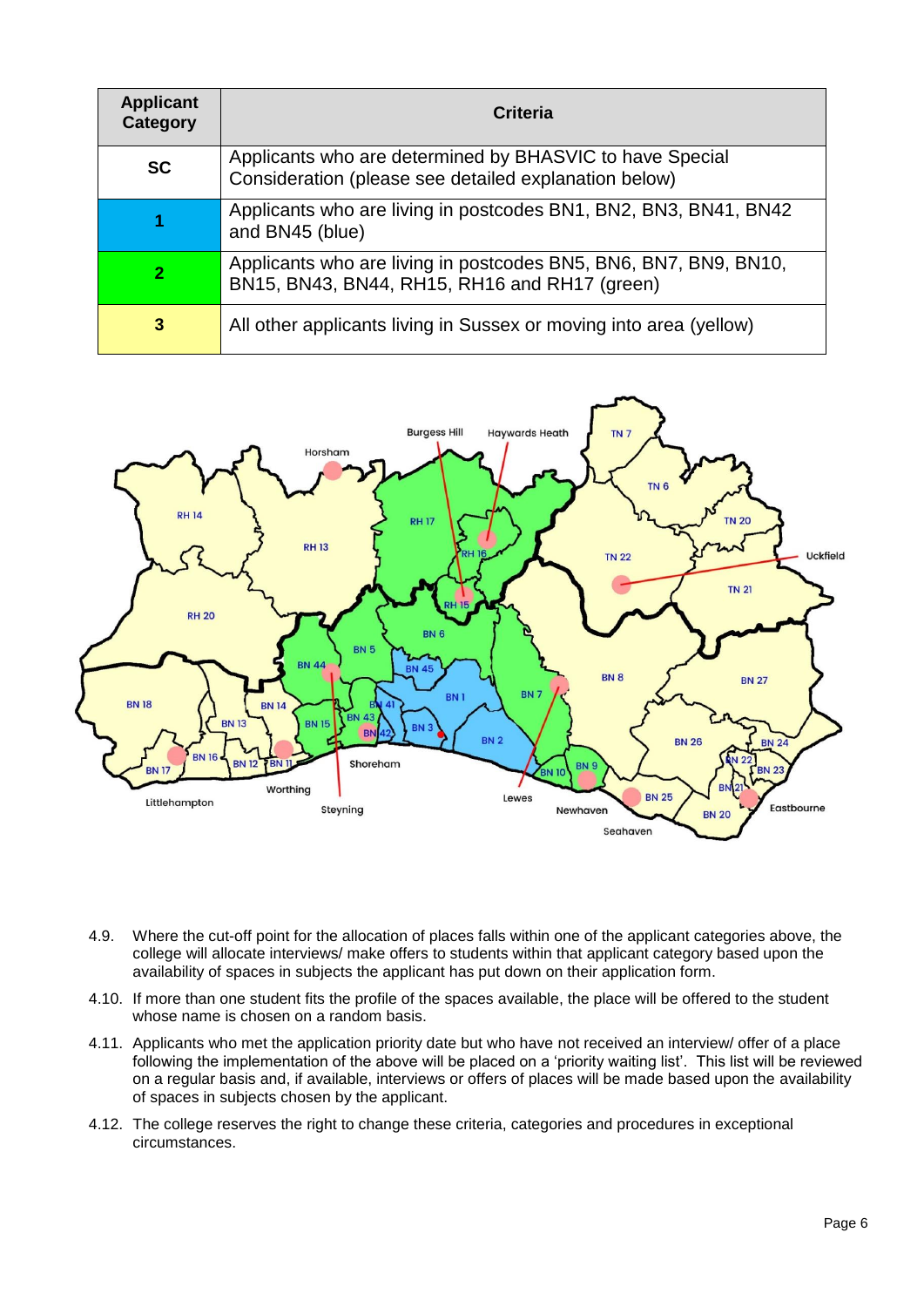#### **Special Consideration**

- 4.13. The college considers the following criteria as relevant factors to be considered in exercising discretion for determining applicant category 'SC' (the factors are not listed in any priority order and each case will be considered on its own merits):
	- a) Students with an Education and Health Care Plan (EHCP) in place and BHASVIC as their named institution, who meet our entry requirements and for whom we are able to meet their needs, as ascertained through the EHCP process
	- b) Looked After Children, in the care of Brighton and Hove, East or West Sussex Local Authorities
	- c) Care Leavers and previously Looked After Children
	- d) Teenage parents
	- e) Young Carers (for the purposes of this policy, BHASVIC uses the Carers.org definition of Young Carer: A young carer is someone aged 25 and under who cares for a friend or family member who, due to illness, disability, a mental health problem or an addiction, cannot cope without their support)
	- f) Applicants whose sibling is studying at the college or whose sibling completed their studies at the college within two years of the applicant's application priority date (for this purpose, "sibling" means a whole, half or step-sibling or an adopted young person resident at the same address)
	- g) Children of current BHASVIC staff members
	- h) Applicants with other extenuating circumstances deemed by the college to warrant Special Consideration
- 4.14. Furthermore, the College will consider applications from young people in Category 3 postcodes who have made an exceptional contribution to their school or local community (as evidenced via a reference from their Headteacher). The Senior Leader responsible for Admissions will make a judgement as to the appropriateness of the case and verifiable evidence will need to be provided by the end of February following the December application priority date.
- 4.15. The Senior Leader is responsible for implementing and monitoring necessary procedures to ensure Special Consideration policy is followed correctly, consistently and fairly to all applicants and to ensure that the College is compliant with Health & Safety, Child Protection and Equality legislation. The Quality and Curriculum Committee shall receive regular overview reports on the exercise of discretion.

#### **Proof of Address**

- 4.16. The address shown on the application form will be taken as the student's home address.
- 4.17. The college will consider an applicant to be living in the relevant postcode category if this is their home address at the application priority date of the first Friday in December and at enrolment the following September. In the event of any uncertainty, the College will require confirmation of the student's normal home address from the student's current school. The college will not accept moving into area or a change of address as an acceptable reason to move to a higher priority category.

#### **Priority for Subject Choices**

- 4.18. There are strict limits on places for some subjects.
- 4.19. If a subject is oversubscribed, the college will endeavour to put on additional teaching groups in those subjects. Where this is not possible due to staffing, rooming, resource or financial constraints, priority will be given to students in the following order:
	- 4.19.1. Subject requested on application form, received by the Application Priority Date.
	- 4.19.2. Subject requested at interview.
	- 4.19.3. Subject change request by chronological order of priority.
	- 4.19.4. Students who need the qualification for career progression.
- 4.20. A 'subject waiting list' will operate for students who cannot be given a place on an oversubscribed subject.
- 4.21. Where a subject is undersubscribed, the college reserves the right to withdraw the subject. In such cases, students will be offered advice on the availability of alternative subjects at the college.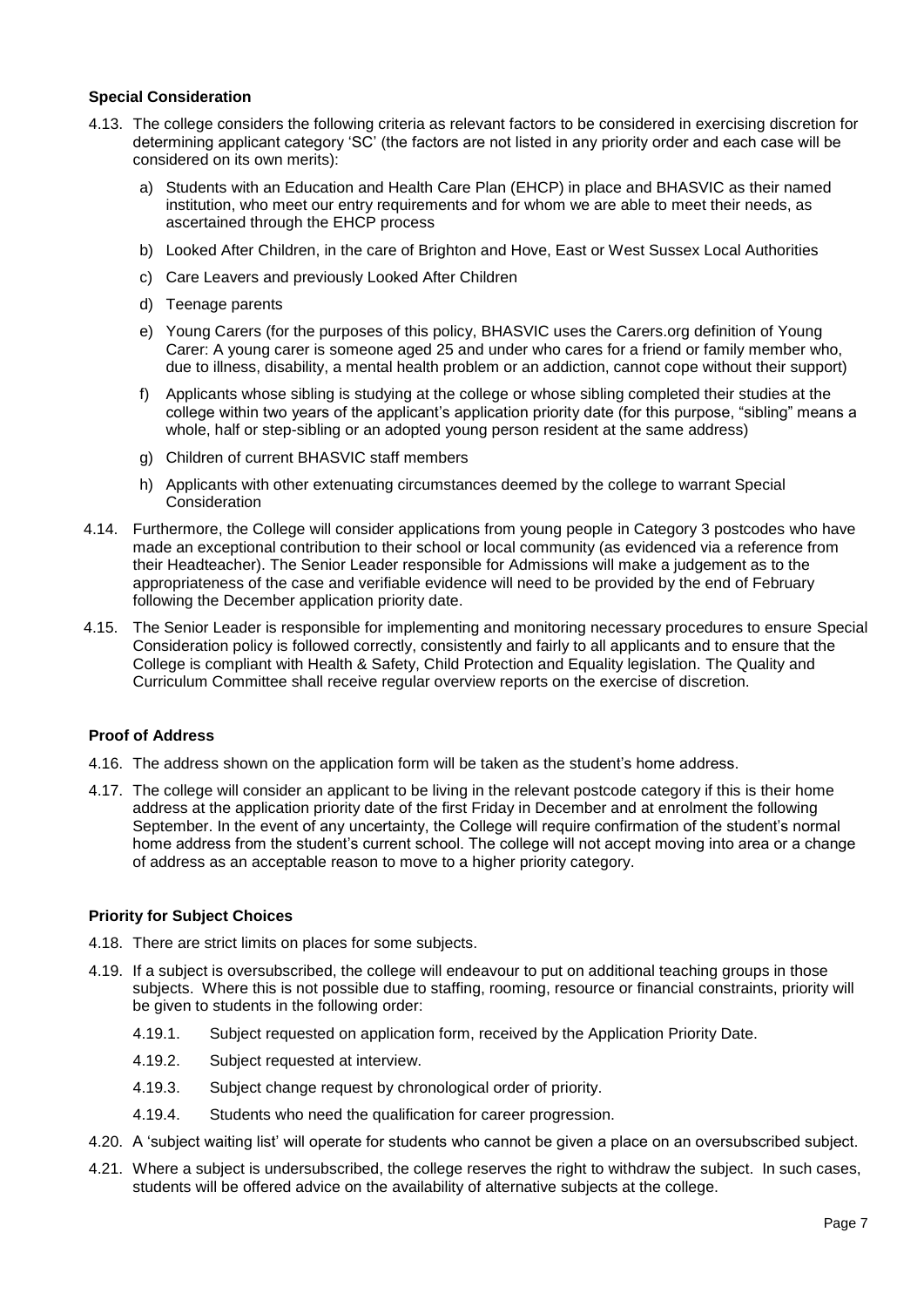4.22. All decisions are made at the discretion of the Senior Manager responsible for Admissions.

### **5. ADMISSION FOR CURRENT STUDENTS INTO THEIR NEXT OR FURTHER YEARS OF STUDY**

- 5.1. Enrolment into the second year of study is dependent on the student meeting conditions for progression. These include:
	- 5.1.1. passing the end of A1 year exams and assessments;
	- 5.1.2. meeting normal college expectations, especially with regard to attendance;
	- 5.1.3. passing any final support plans;
	- 5.1.4. having two A Levels or equivalent to continue with and gain at the end of the Programme of Study;
	- 5.1.5. having a full-time programme of study;
	- 5.1.6. having no outstanding charges or unreturned resources.
- 5.2. All conditions are outlined to students as part of their first-year tutorial programme. Parents and carers will be communicated with by the college over any high risks of, or concerns about not meeting these criteria.

#### **Applications for Transfer to A2 Courses from Other Schools and Colleges**

- 5.3. BHASVIC does not accept students transferring part way through a year or transferring from another institution into the second year of study.
- 5.4. For students wishing to continue with an A-level which they started at school, the college may occasionally be able to accommodate such requests. However, each Awarding Body has its own set of complex rules and regulations which must be satisfied. Prospective applicants should contact the Admissions Manager to discuss their individual situation.

#### **Applications for student to restart a year or return for a third year of study**

- 5.5. BHASVIC does not accept restarts for the first or second year and does not offer a third year of study unless there are severe and exceptional circumstances which have affected a student's progress. Requests must be made to the relevant Guidance Manager, in writing, by the student and should include documentary evidence of circumstances. The Assistant Principal, Student Support and Experience, will make a decision about the request and the student's Guidance Manager will liaise with the student regarding the outcome.
- 5.6. Where approval has been given, due to exceptional circumstances, for the restart of a year or study for a third year, evidence will need to be provided that the student is ready and well enough to commence studies. There may be cases where it is not in the educational interests of the student to restart or continue study at BHASVIC. 'Educational interests' includes everything to do with the student's educational development and needs but, centrally their likely success in their studies. The sole arbiters of 'educational interests' are the relevant college staff. In making judgements about educational interests, college staff will always be guided, but not determined in their judgement, by all other relevant parties' advice (for example, the student's assessment of their circumstances and what they would like, parent or carers views, medical evidence, statements of need, education, health and care plans, etc.).

#### **Requests to transfer an application from another post-16 provider to BHASVIC**

5.7. Students who have applied to and/or attended an interview at Varndean Sixth Form College will sometimes wish to transfer to BHASVIC and vice-versa. In these circumstances, BHASVIC will only accept a transfer request before February Half Term. Varndean and BHASVIC operate a College Accord, which is detailed on the Admissions pages of each college. We operate an Accord and do not accept dual applications or late transfers because each college needs to plan its student numbers and curriculum offer carefully, ensuring we can accommodate places on courses for our priority applicants and offers. A student wishing to transfer their application should:

Before February Half Term: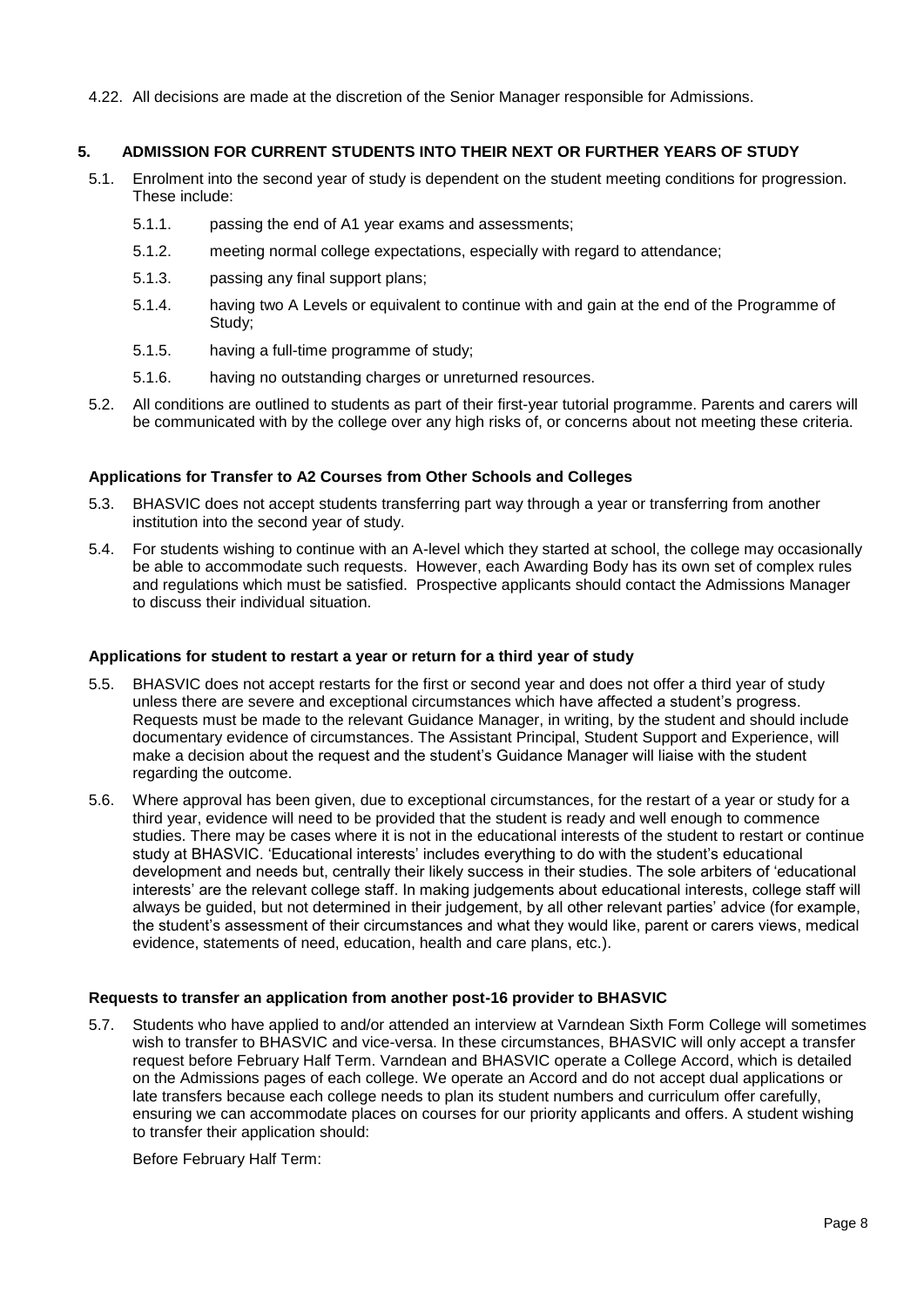- a) Contact Varndean College and discuss your reasons for requesting a transfer to BHASVIC with them.
- b) If Varndean College agrees with the transfer, Varndean College should send your application to BHASVIC Admissions.
- c) Our Admissions team will contact you and discuss your application and transfer at this point, your application will remain with Varndean College.
- d) If our Admissions Team agree to consider the transfer, you will be interviewed. If we offer you a place, at this point your application will transfer from BHASVIC to Varndean. If we do not offer you a place, your application and offer of a place will remain with Varndean College.

After February Half Term:

- 1) BHASVIC will not accept a direct transfer. If you wish to request a transfer, BHASVIC will add you to our Non-Priority Waiting List but you will remain an applicant of Varndean College.
- 2) We strongly advise you **do not** withdraw your place from Varndean College, as we will not be able to guarantee you a place at BHASVIC and you may be without a college place in September (unless you have a back-up place at a third educational institution).
- 5.8. Students who did not apply to BHASVIC by our application priority date of the first Friday in December, and who wish to transfer their application to BHASVIC from another provider that is not Varndean College, do not need to 'transfer' such an application. The student can simply apply to BHASVIC. However, we strongly advise all such students to retain their application/offer with the other provider: as an oversubscribed college, BHASVIC is likely to place late applications on our non-priority waiting list and there is a considerable risk that we will not be able to offer a place at BHASVIC for September.

## **6. COSTS ASSOCIATED WITH ADMISSION INTO THE COLLEGE**

- 6.1. BHASVIC does not charge tuition fees for State Funded students. However, in line with other colleges, students are required to provide a refundable deposit and are charged for some other items such as trips, postage of examination certificates and certain materials. **Visual and Performing Arts and Geography have associated charges.**
- 6.2. Information about charges is available in the college prospectus or on the college website.
- 6.3. Students may be entitled to financial support, depending on their circumstances. Full details are available from the college's website. The Admissions Office can provide guidance and help to find the appropriate information.

#### **7. INTERVIEWS**

- 7.1. Once the college has compared the number of applicants with the number of places available, students will be invited for interview in line with policy outlined at section 4.
- 7.2. Interviews for all prospective students will be held at the college between mid-November and Easter. Prospective students should bring their most recent school report with them, which should include predicted grades, attendance and progress. At interview, subject choices will be discussed but please note that final subjects can only be confirmed at enrolment.
- 7.3. Where an interviewer has any concerns about an applicant's suitability to study at the college, an offer may not be made or an Action Plan may be set which the applicant is responsible for completing.
- 7.4. Students who disclose Special Educational Needs or a Disability will be seen by a member of the college's Additional Learning Support Department and their needs will begin to be assessed.

#### **8. POST-OFFER PROCEDURES and ENROLMENT**

- 8.1. If, **after receiving an offer** and confirming an acceptance of a place, a student wishes to change any of their provisional subjects, they should contact the Admissions Office as soon as possible.
- 8.2. All students who have accepted a place at the college are expected to attend the college's Moving On Day, which is usually held in late June or early July (once GCSE exams have finished). It is important that students attend as they will take part in lessons in their chosen subjects and start the enrolment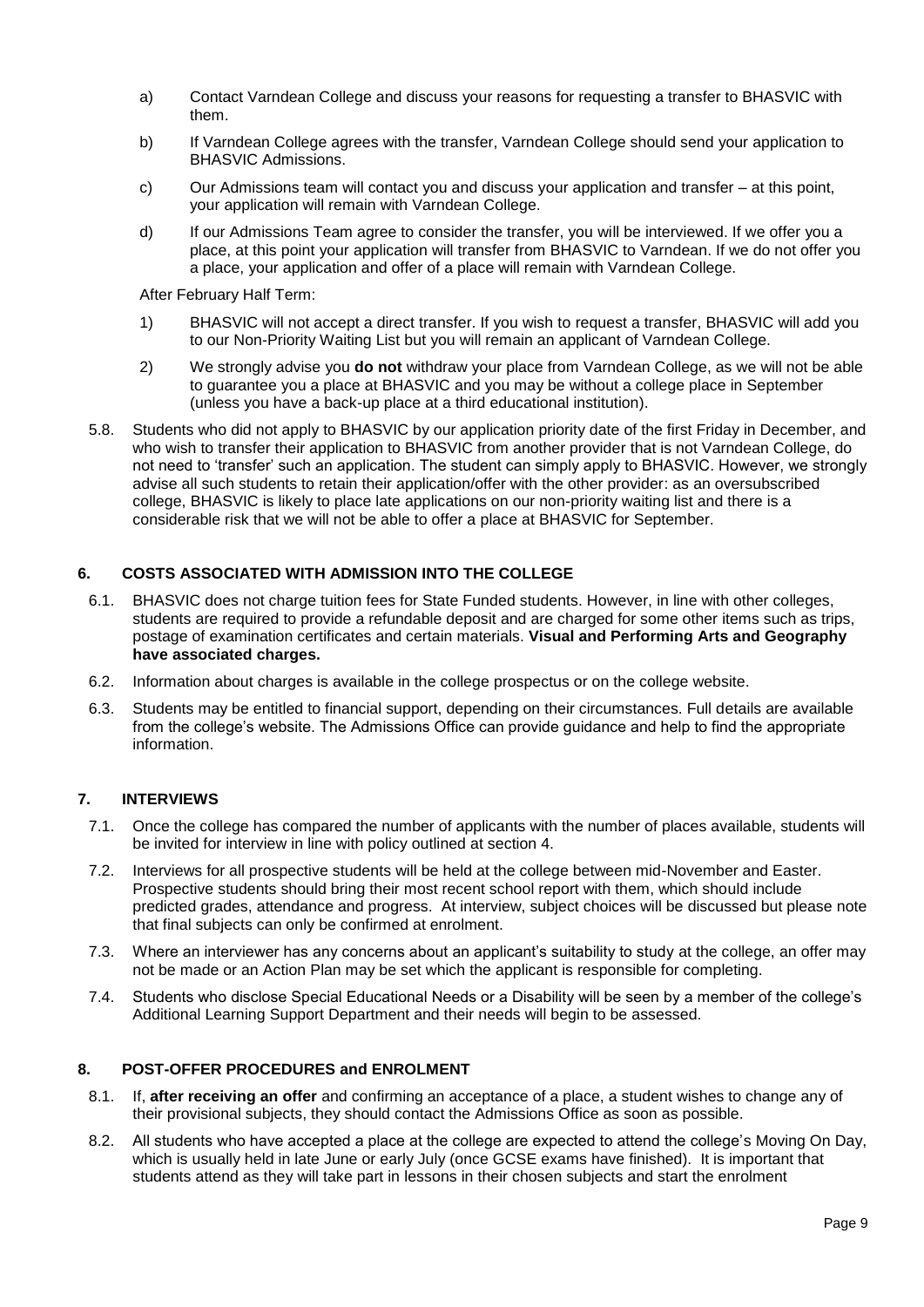procedures. Students who do not attend Moving On Day and who do not contact the college about this will have their place withdrawn the day after Moving On Day.

- 8.3. When GCSE results are received, students will need to contact the college if they have not achieved the required grade for a particular subject or Programme of Study. As part of our Post-GCSE results advisory service, students may be required to come into the college for an early enrolment interview so that possible alternatives can be discussed. For students who do not meet the minimum entry standards to take up a place at BHASVIC, the college will provide guidance and signposting to find a suitable course elsewhere, if needed.
- 8.4. All students who have accepted a place at BHASVIC must attend an enrolment interview in late August or early September, at which the enrolment process will be completed. Late enrolments are not normally possible and places on subjects cannot be guaranteed to students who enrol after these days unless by prior arrangement.
- 8.5. At this enrolment interview, students must bring their official examination results slips in order to confirm their Programme of Study and chosen subjects. If not already paid via Parent Pay, students should also bring sufficient money (cash or cheque) to cover the costs of the refundable deposit (£50), postage fee for examination certificates (£10) and any other relevant charges, as outlined within the college's prospectus and website.
- 8.6. Students will only be enrolled at the college if the following conditions have been met:
	- 8.6.1. to have met the entry requirements for both their Study Programme and the courses they have chosen;
	- 8.6.2. to have the ability to cope with and benefit from the Study Programme and the courses that the College can offer at enrolment;
	- 8.6.3. to have a full time Study Programme consisting of courses which the student has demonstrating an understanding of and interest in.
- 8.7. Students who are unable to attend our enrolment day appointment:
	- 8.7.1. We will endeavour to hold places on students' chosen courses but cannot guarantee this and their place will be a lower priority than students who did attend their enrolment interview on our main enrolment days. To guarantee availability for enrolment appointments, please refer to the BHASVIC website calendars and term dates, or the parent/carer calendar section of the website.
	- 8.7.2. If unable to attend the enrolment interview, please contact [admissions@bhasvic.ac.uk](mailto:admissions@bhasvic.ac.uk) and the department will arrange a late enrolment interview. These cannot be later than the first few days in September.
- 8.8. **GCSE remarks and enrolment**: The college is not able to hold places on its courses for students who did not gain the necessary GCSE results, even if requesting a remark from the school or exam board. We are not able to accept school recommendations to hold places. We recognise that for students affected in this way, this will be disappointing, but we will provide guidance and support to enrol on an alternative Study Programme. The reasons we are unable to accommodate such request are:
	- 8.8.1. GCSE remarks come at a point which is too late to change course at BHASVIC
	- 8.8.2. We do not have space on courses for students to begin study without having achieved the entry requirements but who have requested a remark.

## **9. APPEALS**

- 9.1. If you wish to appeal against a decision made by the college with respect to the admissions process, please contact the Admissions Manager. You will receive an acknowledgement of your appeal within five working days.
- 9.2. Appeals by students with an EHCP and BHASVIC as the named institution should follow the Local Authority EHCP procedures to make their appeal.
- 9.3. If you would still like to pursue your appeal, having received a response from the Admissions Manager, the Deputy Principal, who is responsible for college admissions, will investigate and respond within five working days.
- 9.4. A final appeal can be made to the Principal whose decision is also final.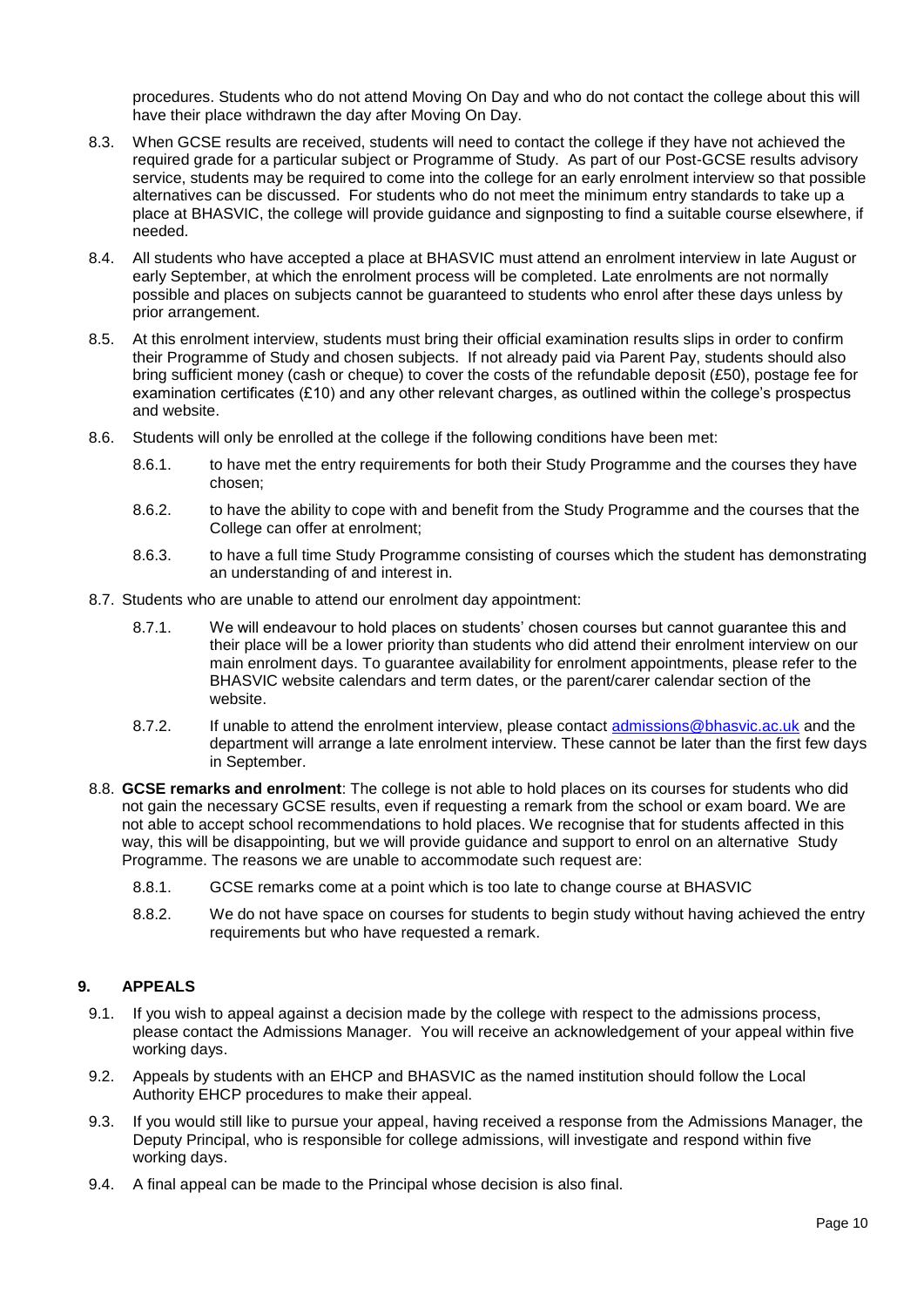9.5. Appeals will only be accepted on the grounds that the college has not acted within its policy or procedures.

#### **10. RELATED DOCUMENTS**

- Complaints Policy
- Equality and Diversity Policy
- **Marketing Policy**
- Memorandum of Accord
- **SEND Policy**
- Student Attendance Policy
- Student Charges Policy
- Student College Contract
- Student Financial Support Policy

#### **11. GLOSSARY**

- **18+ students** see sections 1, 2 & 3
- **Applicant Category** criteria on which the college prioritises applicants' places at the College when oversubscribed. Criteria is based on postcode; type of school (ie whether the school has a sixth form or not); people moving into the area and care status. See section 4.
- **Applicant Waiting List** applicants who missed the Application Priority Date or who did not accept their offer of a place within two weeks of receiving the offer email.
- **Application Priority Date** the first Friday in December.
- **Course –** One subject choice, leading to a qualification (for example, A level Sociology; BTEC Law, Double BTEC Sports Science, GCSE Maths Retake, Extended Project). Some educational institutions, particularly Secondary Schools, refer to Courses as 'Subjects'.
- **EHCP** Education and Health Care Plan. EHCPs are organised by the Local Authority in which the young person lives.
- **Entry Requirements** Each Programme of Study and Subject the College offers has entry requirements; please see the Admissions section of the College's website for this information.
- **ESOL** Courses for students with English as a Second or Other Language. See section 2
- **Full Time** the College only offers full time Study Programme (see Study Programme in this glossary)
- **Guidance Manager** a manager responsible for the overall pastoral needs of students, similar to the Head of Year/ Head of House roles in secondary schools.
- **Mainstream applicant** see section 2
- **Moving On Day** An important event for all applicants to attend who have accepted a place at the College. Held at the end of June/ beginning of July of the summer term after GCSE exams and before September Enrolment of the first year of study at the College.
- **Non-Priority Waiting List** applicants who missed our application priority date will be placed on our waiting list if the college is oversubscribed (it usually is each year). See section 4.
- **Priority Applicant** applicants who applied by the College's Application Priority Date.
- **Priority Waiting List** applicants who applied by the priority date but who were not offered a place following the implementation of oversubscription procedures in section 4.